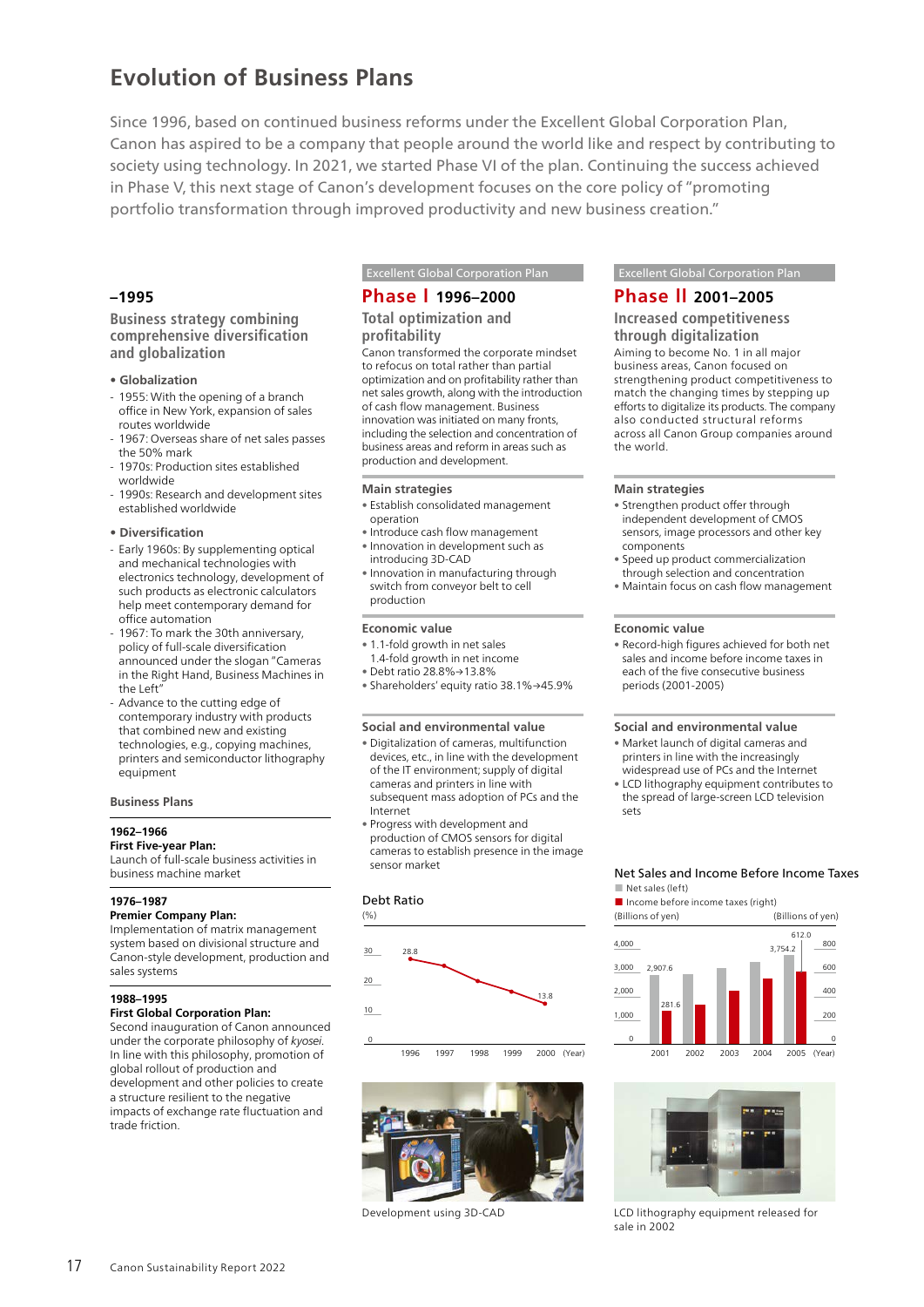### Excellent Global Corporation Plan Excellent Global Corporation Plan Excellent Global Corporation Plan

## **Phase lll 2006–2010**

**Reinforcing existing businesses and expanding into new areas** While pursuing new growth through strategies such as enhancing existing businesses and expanding into new areas, Canon also focused on comprehensive supply chain management and introduced IT innovations.

### **Main strategies**

- Expand profitability of main businesses • New production modes, such as manmachine cells where humans and machines work together
- Expand areas of business through diversification, establish management system based on three regional headquarters

### **Economic value**

- Maintenance of high shareholders' equity Ratio
- $66.0\% \rightarrow 66.4\%$
- Record-high figures for net sales and income before income taxes (2007)

### **Social and environmental value**

- Network MFDs realized seamless linking of input and output of paper and digital documents
- Promotion of digital commercial printing business that identifies industry needs and facilitates variable data printing and other types of printing operation

## **Phase IV 2011–2015**

**Enhancing growth and manufacturing capabilities**

Canon revised its management policy from a strategy targeting expansion of scale. While reinforcing its financial structure and actively conducting M&A, the company pursued acquisition of new growth engines for future expansion.

### **Main strategies**

- Diversify through horizontal rollout of existing businesses such as digital cinema cameras
- Pursue aggressive M&A activities • Upgrade production through automation and introduction of robots
- Innovation in procurement to reduce costs and ensure quality

### **Economic value**

- Gross profit ratio reaches record high level 50.9% (2015)
- Maintenance of high shareholders' equity ratio
- 64.9% (2011) →67.0% (2015)

### **Social and environmental value**

- Expansion of network camera business amidst increased awareness of security among society
- Cinema EOS System brings new range of visual expression to the film and television industry

## **Phase V 2016–2020**

**New growth through a grand strategic transformation** Canon reoriented its business portfolio from B-to-C businesses to B-to-B growth businesses, at the same time promoting automation and other initiatives to improve productivity.

### **Main strategies**

- Establish a new production system to reduce cost-of-sales ratio
- Reinforce and expand new businesses • Restructure the global sales network

### **Economic value**

• Net sales from new businesses: 12%→28% (target)

### **Social and environmental value**

- Expansion of medical business with products that reduce the burden on both patients and medical professionals
- OLED panel manufacturing equipment facilitates adoption of OLED displays in smartphones, televisions, etc.

### Shareholders' Equity Ratio





Development in progress at Canon Production Printing

## Gross Profit Ratio



2011 2012 2013 2014 2015 (Year)



Sales launch of Cinema EOS System for film production (2011)

### Share of Net Sales Provided by New Businesses





Diagnostic ultrasound system by Canon Medical Systems